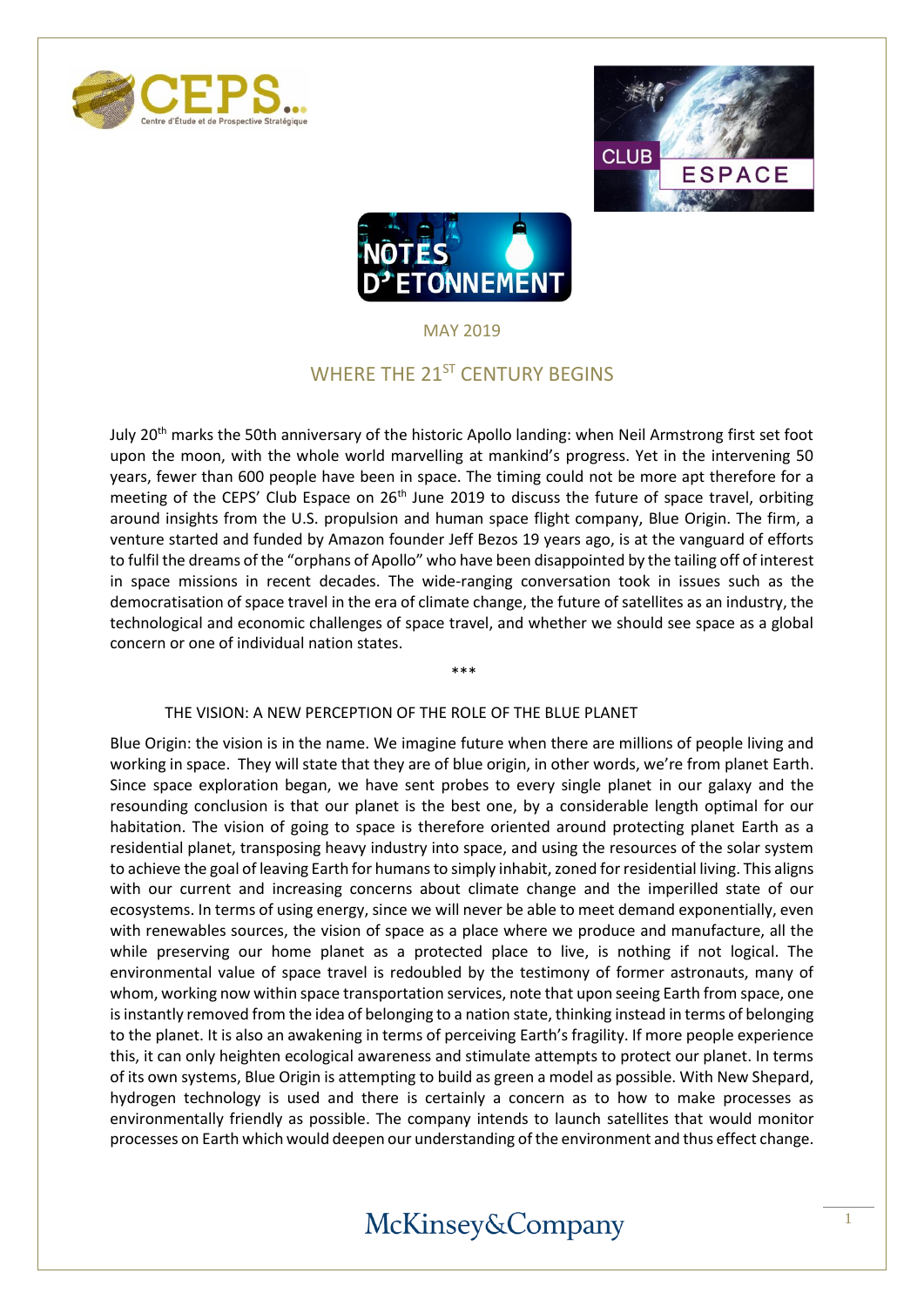



*Making space flight more akin to air travel is the main objective, and the key word here is reusability.*

*The dogged efforts of SpaceX and Blue Origin have put paid to once-pervasive cynicism about the idea of reusability in rockets.*

> Clay MOWRY Vice President for global sales, marketing and customer experience – Blue Origin

#### DEMOCRATISING SPACE TRAVEL THROUGH REUSABILITY

Blue Origin began its life nineteen years ago, essentially as a think tank. Hardly surprising, given the amount of brain power that is required to tackle some of the most important challenges in the democratisation of space travel. The company has focused largely on the matter of how to solve the rocket equation: that of putting mass into orbit. Given that less than 2% of a rocket is the payload, solving it is imperative if we hope to see mass space transit become economically viable. Making space flight more akin to air travel is the main objective, and the key word here is reusability. The idea of jettisoning an airplane after a single use is, of course, absurd, and the same principle has to be applied in the domain of rocket launching. To make it feasible from an economic point of view, a rocket must be used ten or twelve times. Since Blue Origin, following Jeff Bezos's modus operandi, does not baulk at ambitious goals, the company is designing rockets to fly 25 times, and their ultimate goal would go beyond that. The dogged efforts of SpaceX and Blue Origin have put paid to once-pervasive cynicism about the idea of reusability in rockets. Between the successful tests of New Shepard and SpaceX's Falcon 9, what once seemed an impossible aspiration has become undeniable fact. That being said, whilst reusability will be key to democratisation, flying humans is an entirely different experience to flying cargo, so hastiness is certainly not a virtue. Safety systems have to be tested repeatedly; there are abundant regulations in place. Blue Origin is currently working to assure the regulatory elements are in place to see its own people fly this year; Virgin will not fly paying customers until 2020. Caution, not speed, is of the essence.

#### A NATION-BY-NATION APPROACH OR A GLOBAL ONE?

The space industry is no longer the domain of the major powers, nor the preserve of governments, and this shift brings with it a range of questions. Should we replace a country-by-country approach with a pan-national one? China, which is currently pouring enormous resources in terms of money and manpower into its Hainan Island spaceport, with doubtless geopolitical goals, might favour the nationby-nation approach. But what about elsewhere? One of the issues about collaboration remains that there are varying levels of enthusiasm about space from country to country. In Germany, for example, or the UK, where astronauts Alexander Gerst and Tim Peake are household names, there is public interest and people are passionate about space travel. This is not the case for many countries, however, with less historic involvement, and where it is the case, it does not necessarily always correlate with interest on a ministerial level. Although it may seem that companies remain firmly linked to their home territory (Blue Origin is the only American launch company to have an office in Europe), there is good reason to think that space offers opportunities for international cooperation. When it comes to satellite companies, such as Intelsat or SES, most do not think of themselves of belonging to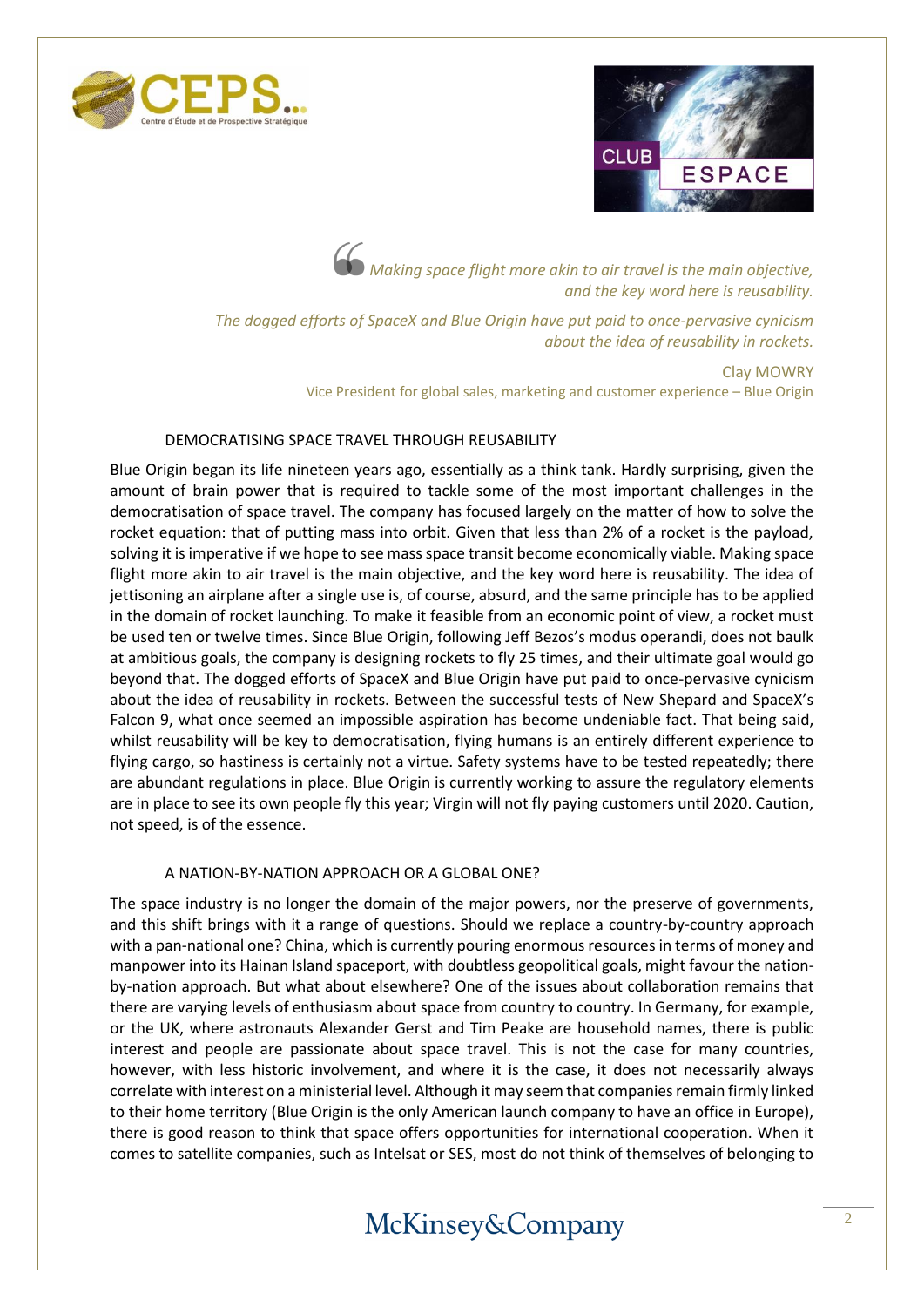



one nation: they will be serving at least a region if not the entire globe. There are currently 130 companies in the world, from New Zealand to Denmark, trying to build small launch vehicles. Whilst it is impossible to say whether all of these companies will succeed, what is certain is that developing space ventures no longer requires huge government investment. Which brings us to a point dividing countries – the differing perspectives on public-private partnerships and how space should be funded. Attitudes in the United States and in France for example, diverge on this issue. In the US there is generally a feeling that ventures will not work if there is government involved (and a perception that governments are difficult customers). In France, on the other hand, government involvement is construed as necessary – and it is often repeated that NASA's involvement in SpaceX is proof that private space companies must work with government agencies in order to progress. The reality is there must be a middle ground and remaining open to innovative partnerships will doubtless benefit all sides. The recently formed Luxembourg space agency, which will be a public-private partnership, is an example of this – along with reflecting European enthusiasm!

#### THE COMMERCIAL MARKET: IN A STATE OF FLUX

Alongside the technological and political challenges of advancing space travel, the commercial aspects also require discussion. To make space viable, companies have to evolve and to reconsider their business model. 90% of the commercial space market place has been generated by broadcast television and video distribution. The advent of streaming has, of course, changed all the model from point to multi-point delivery to a point to point model. Core revenue from video services is declining. This is not to say the industry is doomed – far from it. What needs to happen is evolution. It is imperative that companies evolve; if they do not they will fall by the wayside, as so many of the major automobile or analogue-era manufacturers did as they were unable to innovate and meet the challenges of a changing digital market place. The key to development is working out how to distribute broadband and data connectivity to people via satellite. There should be abundant demand for such a service given that there are so many places where fibre or 4G will not work and satellite is likely the only practical solution. The technological challenge is there of course, but so many challenges have been surmounted in the past (the transition from analogue to digital, SD to HD, to name but a few). Volume will be important and large satellite constellations such as Starlink or OneWeb are examples of the future. It is worth noting that the major players such as Thales and Airbus are attempting to address this market in an encouraging way, by considering smaller flexible payload packages. Furthermore, they are attempting, through strategic investment, to capture the spirit of the start-up ventures that are mushrooming across the world, in order to prioritise innovation and fresh thinking. It is also important to note that competition should not be seen as problematic. Rather than thinking of SpaceX and Blue Origin as mortal enemies pitted against one another, better to consider rivalry a healthy part of the market.

> **The space industry is no longer the domain of the major powers, nor the preserve of** *governments, and this shift brings with it a range of questions.*

> > *Remaining open to innovative partnerships will doubtless benefit all sides.* Clay MOWRY